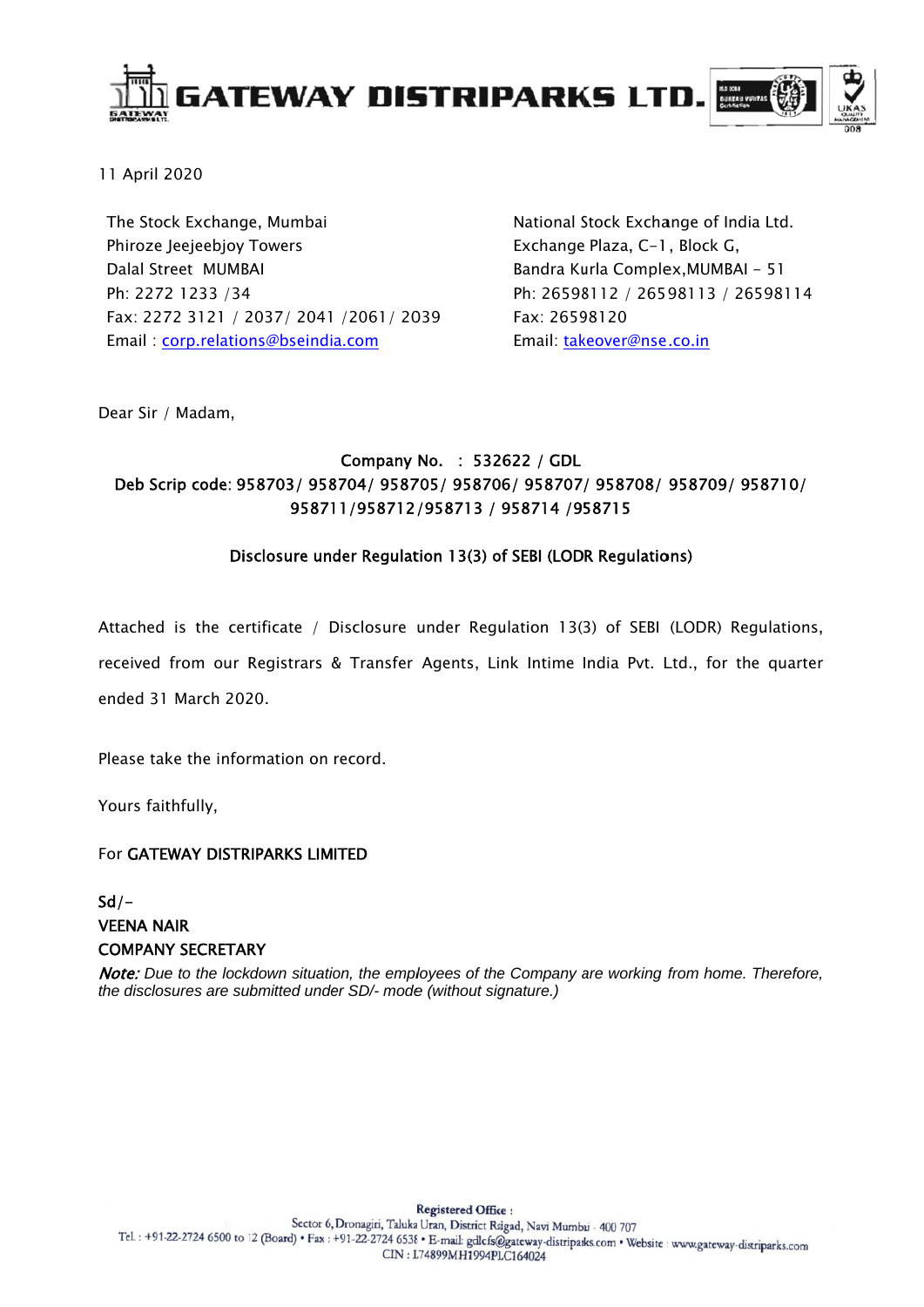# **LINK** Intime

 Link Intime India Pvt. Ltd CIN-U67190MH1999PTC118368 C-101, 247 Park, L B S Marg, Vikhroli West, Mumbai- 400 083 Tel No: +91 22 49186000 Fax: +91 22 49186060 E-mail – Mumbai@linkintime.co.in Website – www.linkintime.co.in

Date: 09.04.2020 To, Company Secretary Gateway Distriparks Limited Mumbai – 400076

Sub: Statement of Investor complaints for the quarter ended 31st March, 2020 under Regulation 13 (3) of the SEBI (Listing Obligations and Disclosure Requirements) Regulations, 2015.

We are the Registrar and Transfer Agent for Gateway Distriparks Limited. This is to certify that we have not received any complaint letter from the shareholder for the period 01.01.2020 to 31.03.2020

The details of the complaints are given below.

| Particulars                                    | Quarter ended 31 <sup>st</sup> March, 2020 |
|------------------------------------------------|--------------------------------------------|
| <b>Investor Complaints:</b>                    |                                            |
| Pending at the beginning of the quarter        | Nil                                        |
| Received during the quarter                    | Nil                                        |
| Disposed of during the quarter                 | Nil                                        |
| Remaining unresolved at the end of the quarter | Nil                                        |
|                                                |                                            |

\* Further, Register of Members has been updated as on 31.03.2020 This is for your information.

For Link Intime India Private Ltd  $S<sub>d</sub>$ Authorized Signatory